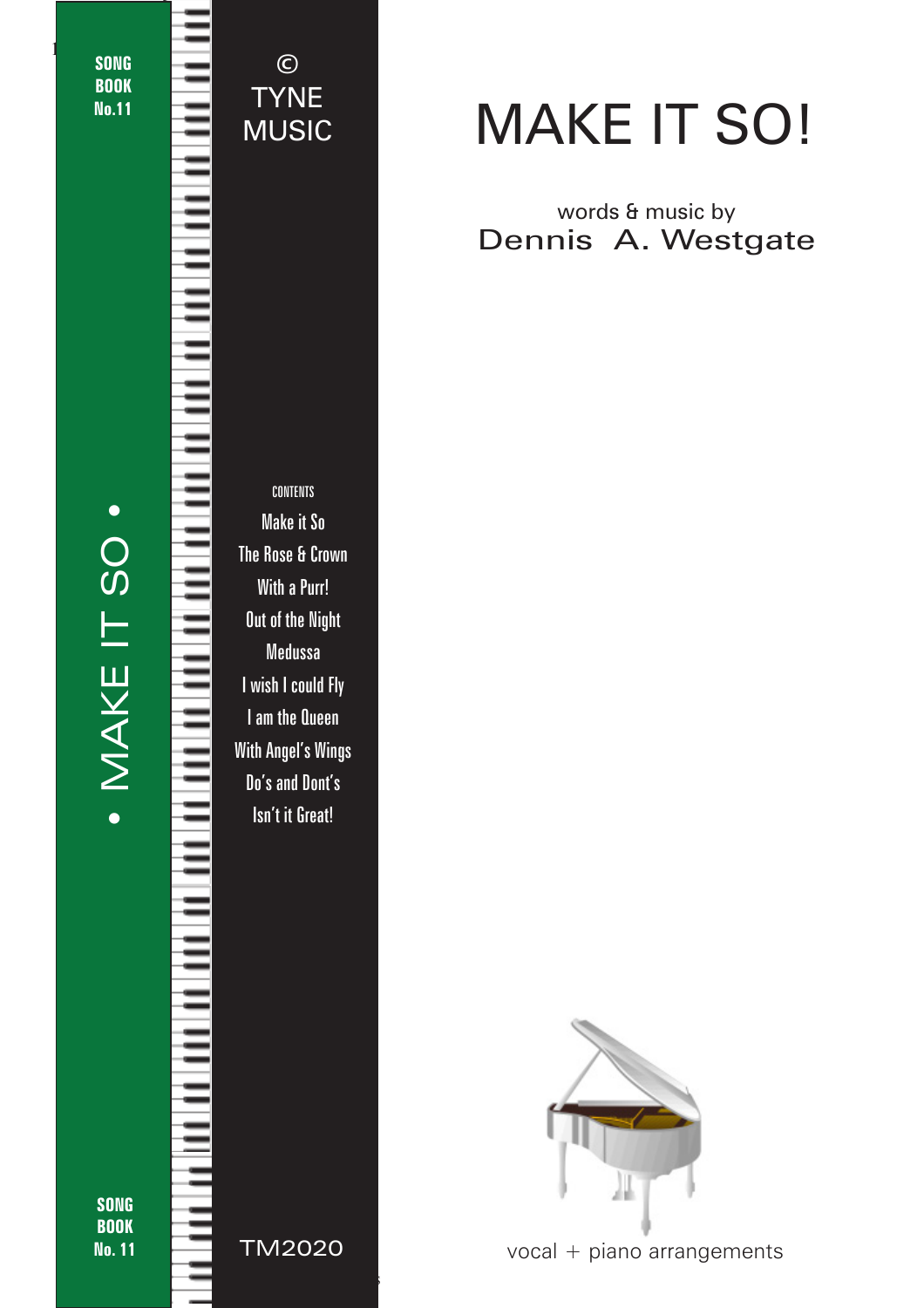

MAKE IT SO!

Words & Music by Dennis A. Westgate

Hello again!

Welcome to this, the 11th album of songs I've selected from my own musical works, or was commissioned to write to an existing libretti.

I love a challenge, especially when it comes to writing new works. However, the prospect of composing a completely new set of music and lyrics for some of our best known children's stories becomes even more daunting, especially when I hear the original scores for such well known classics as, 'Alice in Wonderland' - 'Pinocchio' - 'The Little Mermaid' and 'Peter Pan.'

When I was asked to provide a new set of songs for these wonderful tales, there was no hesitation in taking up the challenge. Most of the pieces in this album are only a few from the full scores which are available for anyone looking to produce their own libretti from the author's original writings.

If I were to choose my favourite and most satisfying score, I would have to say it was 'Peter Pan.' In the original 'Disney' film The theme song 'The second star on the right,' is (as far as I can recall) the only original piece that introduced and ended the story. I know there are many original 'Peter Pan' scores already available, based on the book's characters, so my own attempt is just another addition, but I would like to think I've done justice to Mr J. M. Barrie's wonderful imaginative story.

Also included in this album, are a couple of songs from my latest self-penned musicals. 'Closed Circuit' and 'Planet Origami'. The full libretto, music and lyrics for these original plays, are also available on request.



D. A. Westgates

**© 2018 TYNE MUSIC** All rights reserved

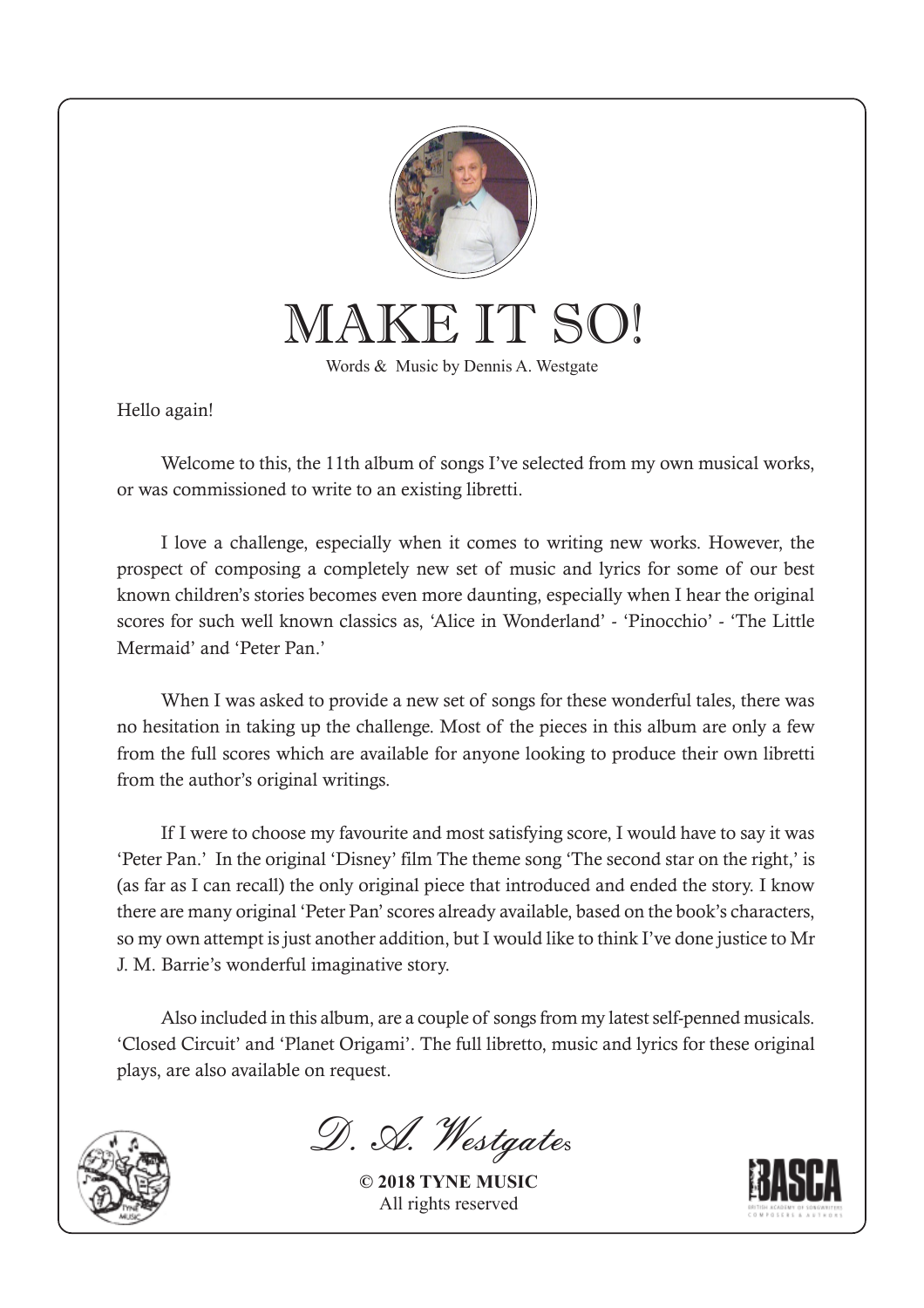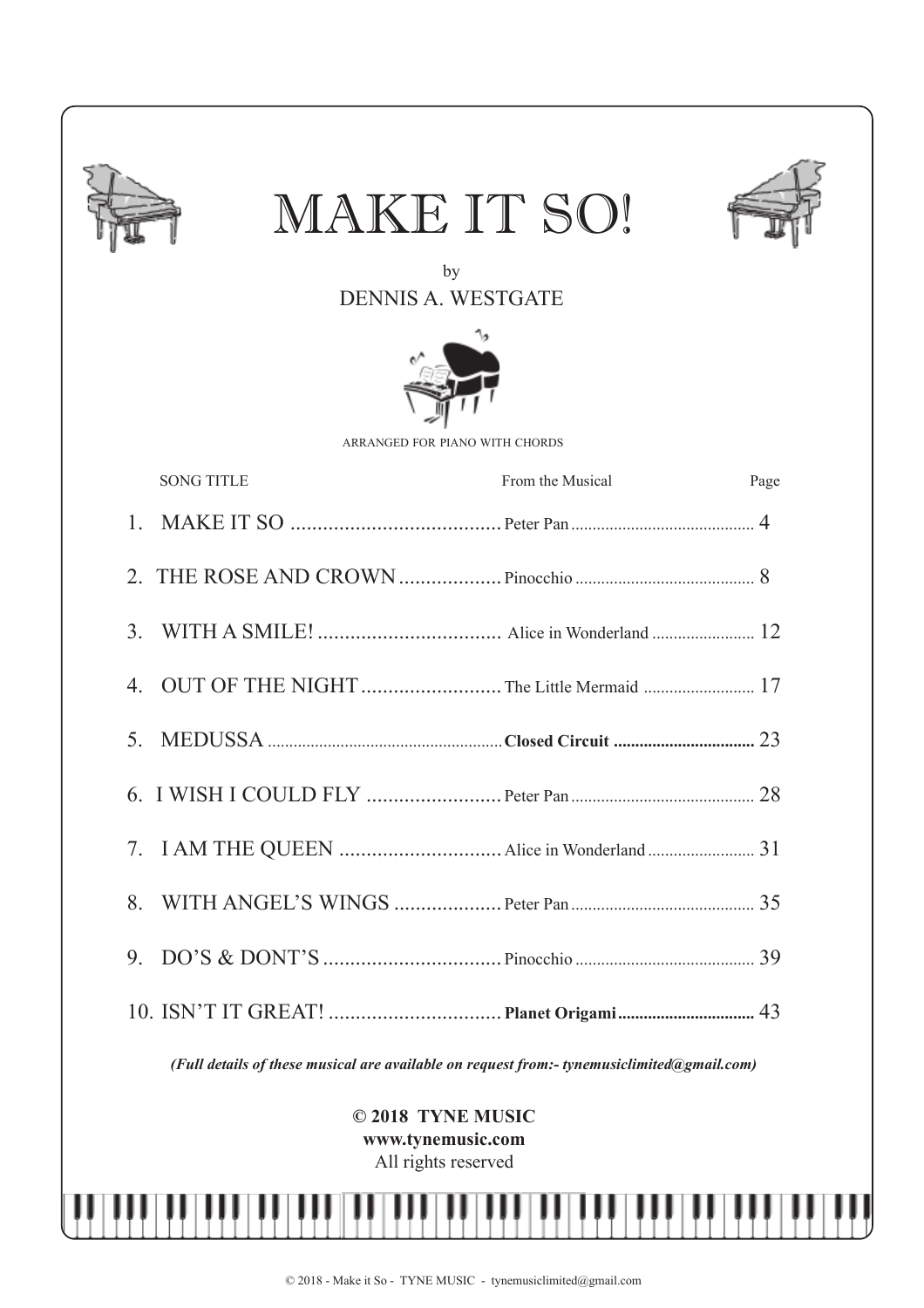#### MAKE IT SO!

#### THE ROSE AND CROWN

 *(The Innkeeper's Song)*

*Every day is a very special day As anyone here will tell So come on on down to the Rose and Crown And bring along a friend as well*

Spend a little time, have a glass of wine Tonight we'll merry merry be Come on down to the Rose and Crown And you'll be in good company Mary likes a drop o' gin, Bertie loves his beer Tipsy Daisy fancies him, so nibbles at his ear Old Joe's had one too many, he's propping up the bar Tries it on with Sally Ann, but he ain't getting far

#### *Every day is a very special day (etc.)*

Dance a little jig, show a bit o' leg And do the "Knees up Mother Brown" Cider by the jug, porter by the keg Welcome to the Rose and Crown *( Yeah!)* Jack's the master of the Inn, he's a friendly guy Belle the barmaid not so slim, is giving him the eye A reputation to uphold, so he ain't having none But it may be a different scene, when everyone has gone

#### *Every day is a very special day (etc.)*

Dance a little jig, show a bit o' leg And do the "Knees up Mother Brown" Cider by the jug, porter by the keg Welcome to the Rose and Crown \**(Repeat as many times as you like)*

Welcome to the Rose and Crown - *(Hey!)*

*One of the musical numbers from 'PINOCCHIO'*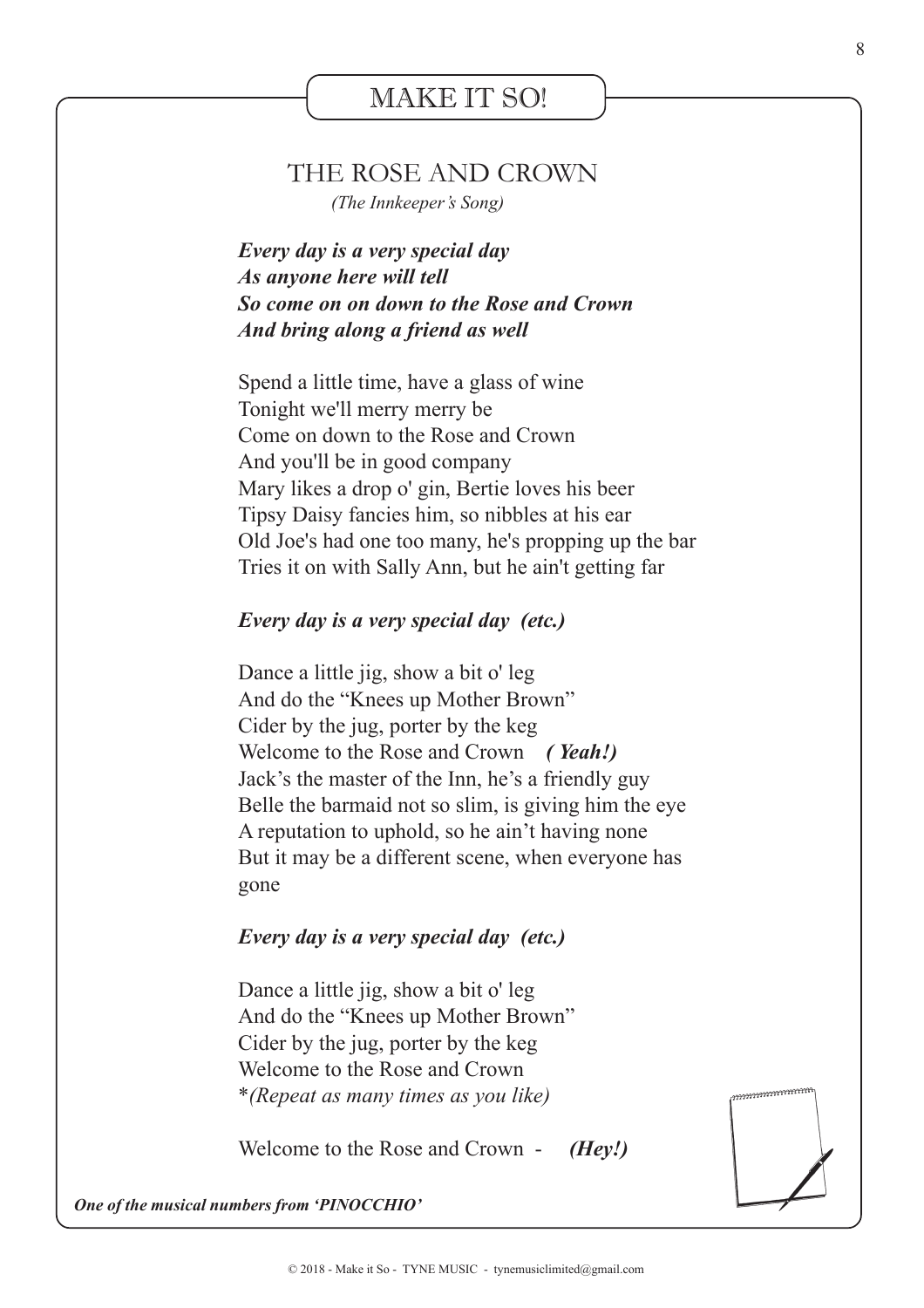### **The Rose and Crown**

*(The Inkeeper's Song)*



 $© 2018$  - Make it So - TYNE MUSIC - tynemusiclimited@gmail.com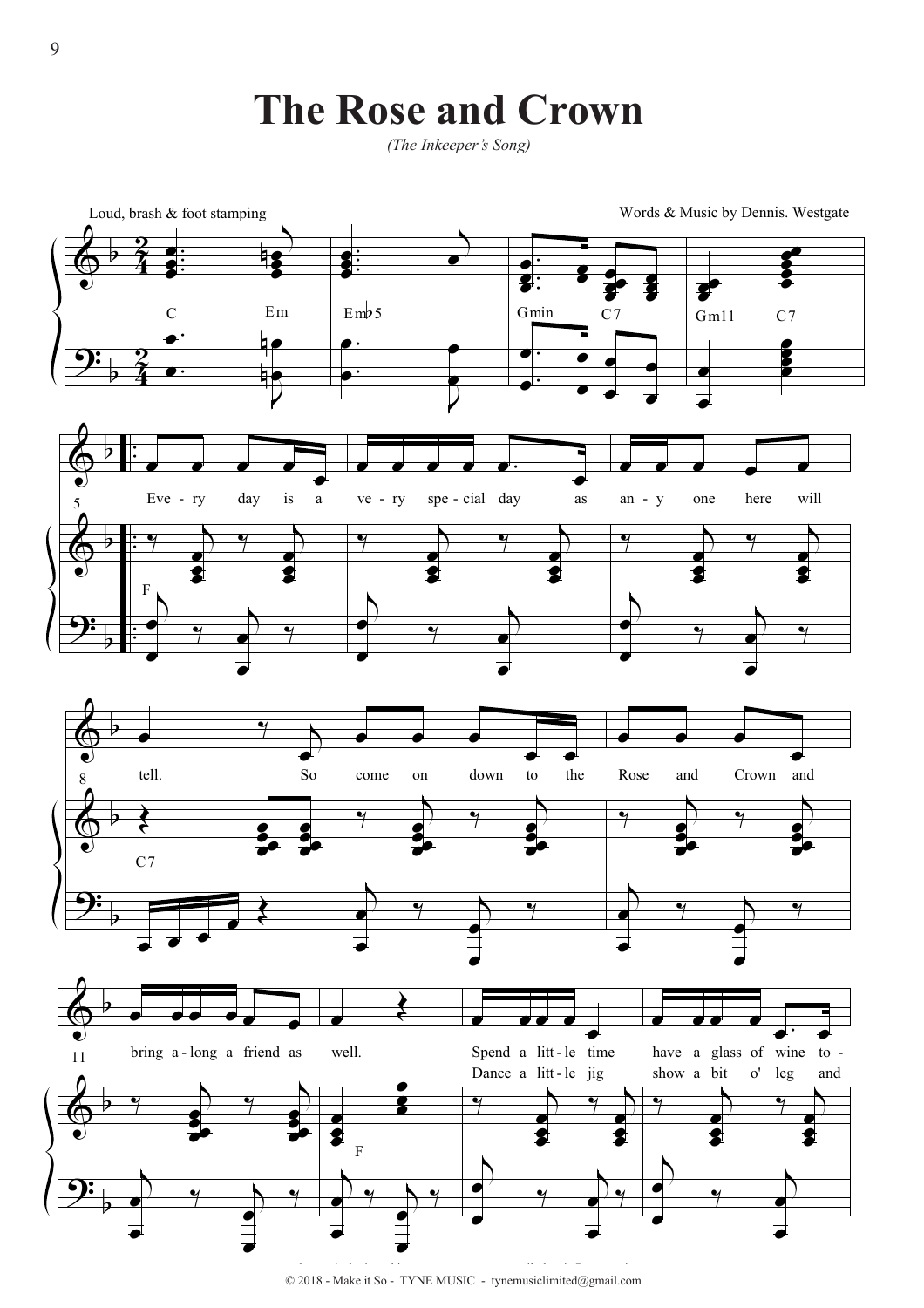



![](_page_5_Figure_2.jpeg)

![](_page_5_Figure_3.jpeg)